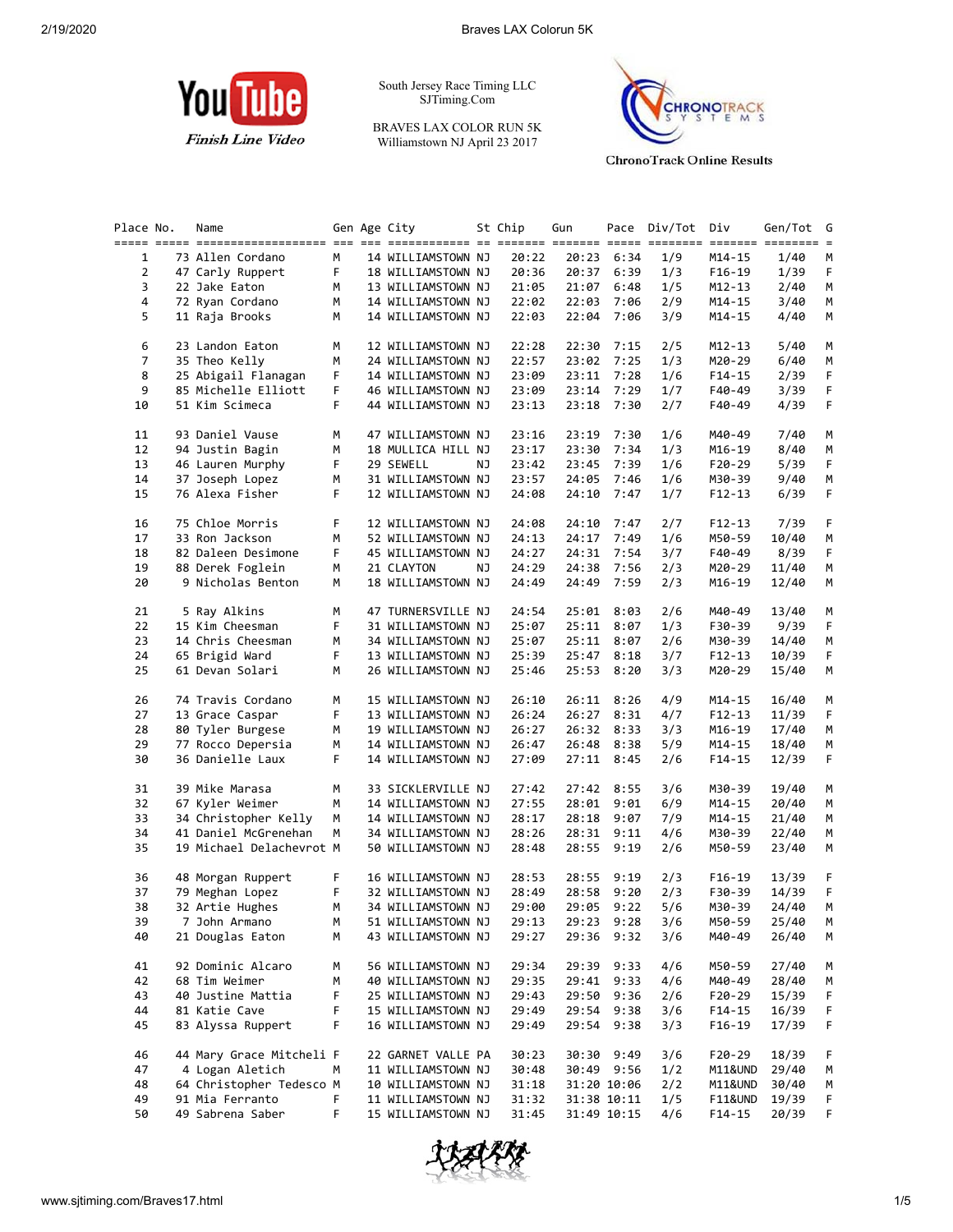| Place No. | Name                 |    | Gen Age City       |     | St Chip | Gun |             | Pace Div/Tot | Div                                 | Gen/Tot G                            |          |
|-----------|----------------------|----|--------------------|-----|---------|-----|-------------|--------------|-------------------------------------|--------------------------------------|----------|
| 51        | 1 Nina Alcaro        | F  | 15 WILLIAMSTOWN NJ |     | 31:46   |     | 31:49 10:15 | 5/6          | $=$ $=$ $=$ $=$ $=$ $=$<br>$F14-15$ | $=$ $=$ $=$ $=$ $=$ $=$ $=$<br>21/39 | $=$<br>F |
| 52        | 66 Mariah Ward       | F  | 23 WILLIAMSTOWN NJ |     | 31:45   |     | 31:52 10:16 | 4/6          | $F20-29$                            | 22/39                                | F        |
| 53        | 17 Tina Deinarowicz  | F  | 27 KUNKLETOWN      | PA  | 32:06   |     | 32:14 10:23 | 5/6          | $F20-29$                            | 23/39                                | F        |
| 54        | 28 Heather Gardiner  | F. | 25 NEWFIELD        | NJ. | 32:07   |     | 32:14 10:23 | 6/6          | $F20-29$                            | 24/39                                | F        |
| 55        | 63 Louis Solari      | M  | 56 WILLIAMISTOW NJ |     | 32:20   |     | 32:28 10:27 | 5/6          | M50-59                              | 31/40                                | M        |
| 56        | 57 Xavier Silcox     | М  | 13 WILLIAMSTOWN NJ |     | 32:41   |     | 32:43 10:32 | 3/5          | $M12 - 13$                          | 32/40                                | М        |
| 57        | 90 Morgan Renshaw    | F  | 11 WILLIAMSTOWN NJ |     | 33:07   |     | 33:12 10:42 | 2/5          | <b>F11&amp;UND</b>                  | 25/39                                | F        |
| 58        | 62 Kathy Solari      | F  | 52 WILLIAMISTOW NJ |     | 33:27   |     | 33:35 10:49 | 1/2          | F50-59                              | 26/39                                | F        |
| 59        | 84 Julian Salgano    | F  | 13 WILLIAMSTOWN NJ |     | 33:38   |     | 33:39 10:50 | 5/7          | $F12 - 13$                          | 27/39                                | F        |
| 60        | 2 Santino Alcaro     | M  | 14 WILLIAMSTOWN NJ |     | 33:38   |     | 33:42 10:51 | 8/9          | $M14 - 15$                          | 33/40                                | M        |
| 61        | 86 Jamie Vautour     | F  | 40 WILLIAMSTOWN NJ |     | 33:35   |     | 33:44 10:52 | 4/7          | F40-49                              | 28/39                                | F        |
| 62        | 12 Spencer Bryson    | F  | 13 WILLIAMSTOWN NJ |     | 33:45   |     | 33:48 10:53 | 6/7          | $F12-13$                            | 29/39                                | F.       |
| 63        | 89 Julian Salgano    | м  | 46 WILLIAMSTOWN NJ |     | 33:47   |     | 33:59 10:57 | 5/6          | M40-49                              | 34/40                                | M        |
| 64        | 87 Kristin Salgano   | F. | 45 WILLIAMSTOWN NJ |     | 33:50   |     | 34:00 10:57 | 5/7          | F40-49                              | 30/39                                | F        |
| 65        | 70 Lauren Wiegand    | F. | 10 WILLIAMSTOWN NJ |     | 35:38   |     | 35:40 11:29 | 3/5          | <b>F11&amp;UND</b>                  | 31/39                                | F        |
| 66        | 69 Emily Wiegand     | F  | 14 WILLIAMSTOWN NJ |     | 35:40   |     | 35:40 11:29 | 6/6          | $F14-15$                            | 32/39                                | F        |
| 67        | 3 Dylan Aletich      | M  | 15 WILLIAMSTOWN NJ |     | 36:07   |     | 36:09 11:38 | 9/9          | $M14 - 15$                          | 35/40                                | M        |
| 68        | 43 Dominic Miraglia  | M  | 12 WILLIAMSTOWN NJ |     | 36:19   |     | 36:21 11:42 | 4/5          | $M12 - 13$                          | 36/40                                | M        |
| 69        | 56 Gabriel Silcox    | M  | 12 WILLIAMSTOWN NJ |     | 36:52   |     | 37:03 11:56 | 5/5          | $M12 - 13$                          | 37/40                                | M        |
| 70        | 54 Diane Silcox      | M  | 38 WILLIAMSTOWN NJ |     | 36:58   |     | 37:08 11:57 | 6/6          | M30-39                              | 38/40                                | M        |
| 71        | 55 Eric Silcox       | M  | 42 WILLIAMSTOWN NJ |     | 37:21   |     | 37:25 12:03 | 6/6          | M40-49                              | 39/40                                | М        |
| 72        | 53 Angelina Silcox   | F  | 8 WILLIAMSTOWN NJ  |     | 39:05   |     | 39:07 12:36 | 4/5          | <b>F11&amp;UND</b>                  | 33/39                                | F        |
| 73        | 78 Lucianna Depersia | F. | 9 WILLIAMSTOWN NJ  |     | 39:07   |     | 39:10 12:37 | 5/5          | <b>F11&amp;UND</b>                  | 34/39                                | F        |
| 74        | 31 Jenny Hoolahan    | F  | 37 WILLIAMSTOWN NJ |     | 40:32   |     | 40:40 13:06 | 3/3          | F30-39                              | 35/39                                | F        |
| 75        | 20 Danielle Eaton    | F. | 41 WILLIAMSTOWN NJ |     | 40:32   |     | 40:40 13:06 | 6/7          | F40-49                              | 36/39                                | F        |
| 76        | 58 Armani Simmons    | F  | 12 WILLIAMSTOWN NJ |     | 41:47   |     | 41:53 13:29 | 7/7          | $F12-13$                            | 37/39                                | F        |
| 77        | 6 Danielle Armano    | F  | 49 WILLIAMSTOWN NJ |     | 42:00   |     | 42:08 13:34 | 7/7          | F40-49                              | 38/39                                | F        |
| 78        | 60 Tonia Simmons     | F  | 57 WILLIAMSTOWN NJ |     | 52:37   |     | 52:42 16:58 | 2/2          | F50-59                              | 39/39                                | F        |
| 79        | 59 Rick Simmons      | м  | 57 WILLIAMSTOWN NJ |     | 52:35   |     | 52:43 16:58 | 6/6          | M50-59                              | 40/40                                | M        |



---------------------------------------------------------------------------- TEAM RESULTS

| 1. 1:13:13 EATON         |                                       | 24:25)       |
|--------------------------|---------------------------------------|--------------|
| =============            |                                       |              |
|                          | 1 21:07 22 Jake Eaton                 | M 13         |
| 2 22:30                  | 23 Landon Eaton                       | M 12         |
| 3<br>29:36               | 21 Douglas Eaton                      | M 43         |
| 4<br>(40:40)             | 20 Danielle Eaton                     | F 41         |
|                          | 2. 1:13:24 BEST OF BRYN MAWR (24:28)  |              |
|                          | ================================      |              |
| $\mathbf{1}$<br>23:02    | 35 Theo Kelly                         | M 24         |
| $2 \t 25:11$             | 15 Kim Cheesman                       | F 31         |
| $3 \t 25:11$             | 14 Chris Cheesman                     | M 34         |
| 4 (                      | 25:53) 61 Devan Solari                | M 26         |
|                          |                                       |              |
| 3. 1:26:07 DONUTS        |                                       | (28:43)      |
|                          | ================<br>==============    |              |
| 1<br>25:47               | 65 Brigid Ward                        | F 13         |
| 2 29:50                  | 40 Justine Mattia                     | F 25         |
| 3<br>30:30               | 44 Mary Grace Mitcheli F 22           |              |
| 4 (                      | 31:52) 66 Mariah Ward                 | F 23         |
|                          | 4. 1:26:47 CHICKS WITH STICKS (28:56) |              |
|                          | ================================      |              |
| 1<br>28:01               | 67 Kyler Weimer                       | M 14         |
| 2<br>29:05<br>3<br>29:41 | 32 Artie Hughes<br>68 Tim Weimer      | M 34<br>M 40 |

5. 1:32:57 CHICKS WITH STICKS! ( 30:59)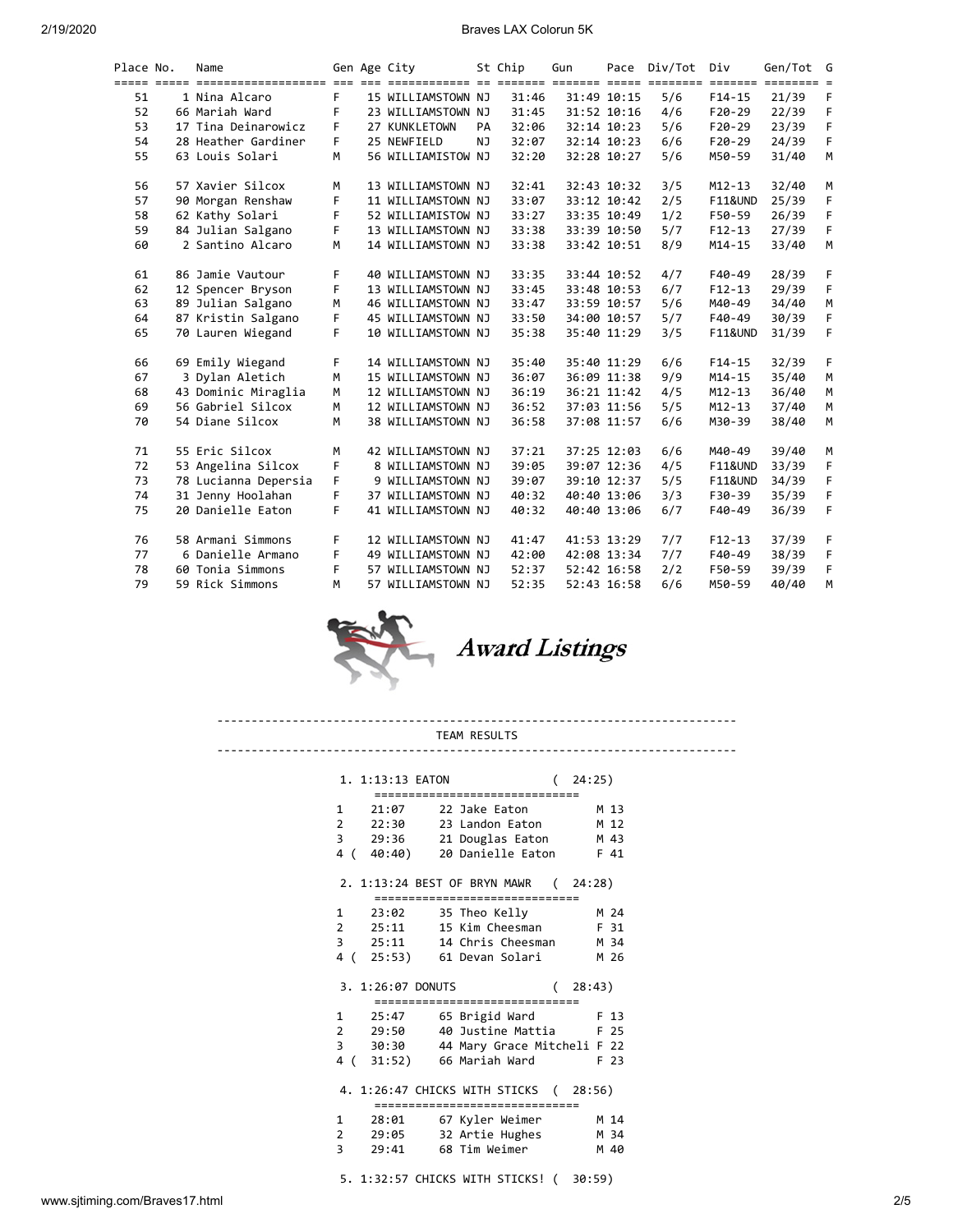|               | 23:11  | 25 Abigail Flanagan | F 14 |  |  |  |  |  |  |  |
|---------------|--------|---------------------|------|--|--|--|--|--|--|--|
| $\mathcal{P}$ | 32:43  | 57 Xavier Silcox    | M 13 |  |  |  |  |  |  |  |
| ₹             | 37:03  | 56 Gabriel Silcox   | M 12 |  |  |  |  |  |  |  |
| 4 (           | 37:08) | 54 Diane Silcox     | M 38 |  |  |  |  |  |  |  |

OVERALL WINNERS - 5K

## TOP MALE FINISHERS

| Place O'All No. | Name               | Ag City            | St Time |
|-----------------|--------------------|--------------------|---------|
|                 |                    |                    |         |
|                 | 1 73 Allen Cordano | 14 WILLIAMSTOWN NJ | 20:23   |
| 3               | 22 Jake Eaton      | 13 WILLIAMSTOWN NJ | 21:07   |
| 4               | 72 Ryan Cordano    | 14 WILLIAMSTOWN NJ | 22:03   |

## TOP FEMALE FINISHERS

|  | Place O'All No. | Name                | Ag City            | St Time |
|--|-----------------|---------------------|--------------------|---------|
|  |                 |                     |                    |         |
|  | 2               | 47 Carly Ruppert    | 18 WILLIAMSTOWN NJ | 20:37   |
|  | 8               | 25 Abigail Flanagan | 14 WILLIAMSTOWN NJ | 23:11   |
|  | q               | 85 Michelle Elliott | 46 WILLIAMSTOWN NJ | 23:14   |



5K AGE-GROUP RESULTS

MALE AGE GROUP: 1 - 11 (3 WINNERS)

|                |                                     | Place O'All No.      | Name                                                |  | Age City 5t Time |  |       |  |  |  |  |
|----------------|-------------------------------------|----------------------|-----------------------------------------------------|--|------------------|--|-------|--|--|--|--|
|                |                                     |                      |                                                     |  |                  |  |       |  |  |  |  |
|                | 47<br>$\mathbf{1}$                  |                      |                                                     |  |                  |  | 30:49 |  |  |  |  |
|                | $2^{\sim}$                          |                      | 48 64 Christopher Tedesco 10 WILLIAMSTOWN NJ 31:20  |  |                  |  |       |  |  |  |  |
|                |                                     |                      | FEMALE AGE GROUP: 1 - 11 (3 WINNERS)                |  |                  |  |       |  |  |  |  |
|                |                                     |                      |                                                     |  |                  |  |       |  |  |  |  |
|                |                                     | Place O'All No. Name |                                                     |  | Age City 5t Time |  |       |  |  |  |  |
|                |                                     |                      |                                                     |  |                  |  |       |  |  |  |  |
| $\mathbf{1}$   | 49                                  |                      |                                                     |  |                  |  | 31:38 |  |  |  |  |
| $\overline{2}$ |                                     |                      | 57 90 Morgan Renshaw 11 WILLIAMSTOWN NJ 33:12       |  |                  |  |       |  |  |  |  |
|                |                                     |                      | 3 65 70 Lauren Wiegand 10 WILLIAMSTOWN NJ           |  |                  |  | 35:40 |  |  |  |  |
|                | MALE AGE GROUP: 12 - 13 (3 WINNERS) |                      |                                                     |  |                  |  |       |  |  |  |  |
|                |                                     |                      |                                                     |  |                  |  |       |  |  |  |  |
|                |                                     |                      | Place O'All No. Name and Age City 5t Time           |  |                  |  |       |  |  |  |  |
|                |                                     |                      |                                                     |  |                  |  |       |  |  |  |  |
| $\mathbf{1}$   | $\overline{6}$                      |                      | 23 Landon Eaton 12 WILLIAMSTOWN NJ                  |  |                  |  | 22:30 |  |  |  |  |
| $\overline{2}$ |                                     |                      | 56 57 Xavier Silcox 13 WILLIAMSTOWN NJ 32:43        |  |                  |  |       |  |  |  |  |
|                | $3^{\circ}$                         |                      | 68 43 Dominic Miraglia 12 WILLIAMSTOWN NJ           |  |                  |  | 36:21 |  |  |  |  |
|                |                                     |                      | FEMALE AGE GROUP: 12 - 13 (3 WINNERS)               |  |                  |  |       |  |  |  |  |
|                |                                     |                      |                                                     |  |                  |  |       |  |  |  |  |
|                |                                     |                      | Place O'All No. Name                                |  | Age City 5t Time |  |       |  |  |  |  |
|                |                                     |                      |                                                     |  |                  |  |       |  |  |  |  |
|                |                                     |                      | 1 15 76 Alexa Fisher 12 WILLIAMSTOWN NJ             |  |                  |  | 24:10 |  |  |  |  |
|                |                                     |                      | 2 16 75 Chloe Morris 12 WILLIAMSTOWN NJ             |  |                  |  | 24:10 |  |  |  |  |
|                | $\overline{3}$<br>24                |                      | 65 Brigid Ward                   13 WILLIAMSTOWN NJ |  |                  |  | 25:47 |  |  |  |  |
|                |                                     |                      | MALE AGE GROUP: 14 - 15 (3 WINNERS)                 |  |                  |  |       |  |  |  |  |
|                |                                     |                      |                                                     |  |                  |  |       |  |  |  |  |
|                |                                     | Place O'All No. Name | Age City 5t Time                                    |  |                  |  |       |  |  |  |  |
|                |                                     |                      |                                                     |  |                  |  |       |  |  |  |  |
| $\mathbf{1}$   | 5                                   |                      | 11 Raja Brooks 14 WILLIAMSTOWN NJ                   |  |                  |  | 22:04 |  |  |  |  |

 2 26 74 Travis Cordano 15 WILLIAMSTOWN NJ 26:11 3 29 77 Rocco Depersia 14 WILLIAMSTOWN NJ 26:48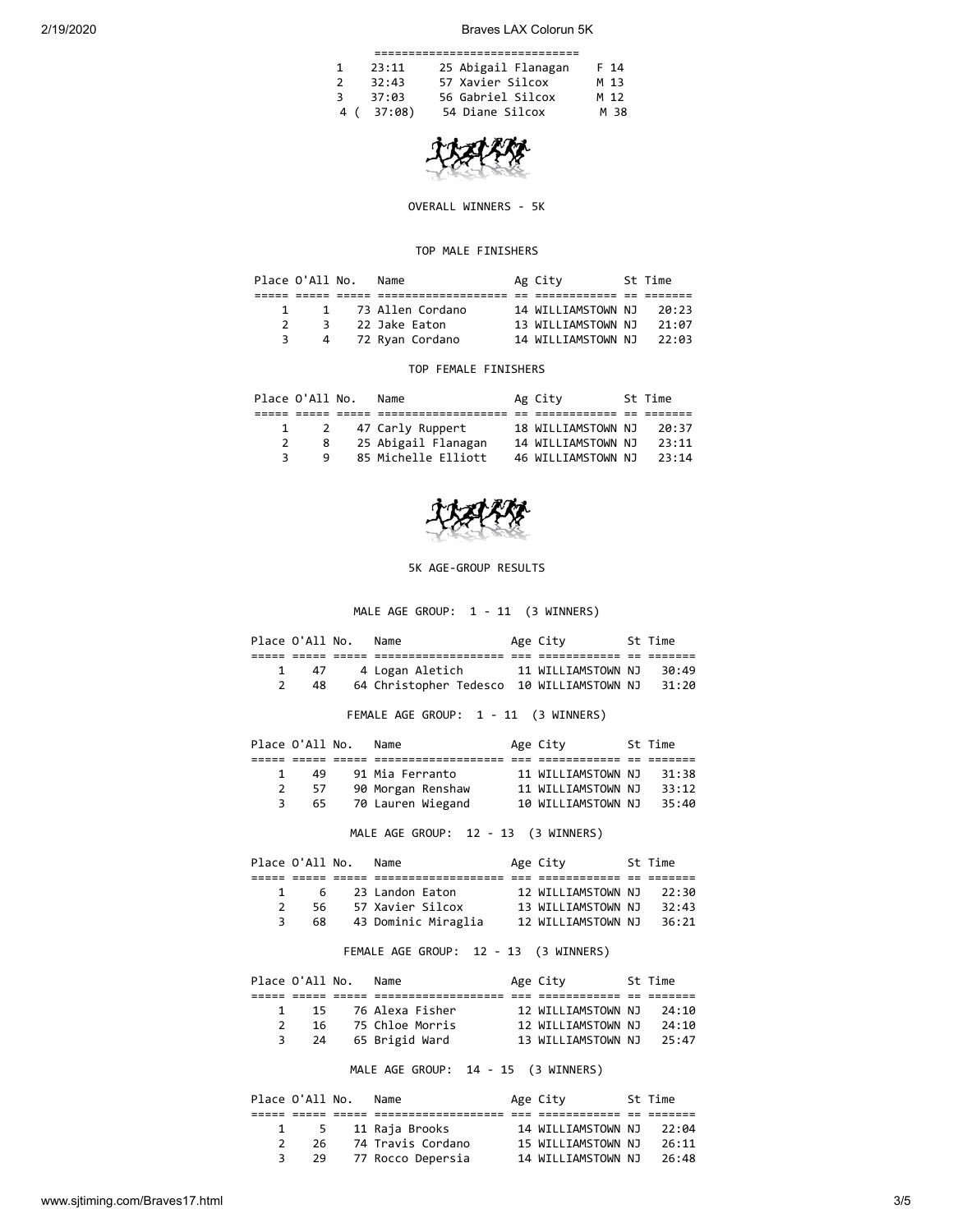FEMALE AGE GROUP: 14 - 15 (3 WINNERS)

|                                     | Place O'All No.                |                      | Name                                                                                             |  | Age City 5t Time              |  |         |  |  |  |
|-------------------------------------|--------------------------------|----------------------|--------------------------------------------------------------------------------------------------|--|-------------------------------|--|---------|--|--|--|
|                                     |                                |                      |                                                                                                  |  |                               |  |         |  |  |  |
| $\mathbf{1}$                        | 30                             |                      |                                                                                                  |  |                               |  |         |  |  |  |
| $\mathbf{2}$                        | - 44<br>3 50                   |                      |                                                                                                  |  |                               |  |         |  |  |  |
|                                     |                                |                      |                                                                                                  |  |                               |  |         |  |  |  |
|                                     |                                |                      | MALE AGE GROUP: 16 - 19 (3 WINNERS)                                                              |  |                               |  |         |  |  |  |
|                                     |                                |                      | Place O'All No. Name                                                                             |  | Age City              St Time |  |         |  |  |  |
|                                     |                                |                      |                                                                                                  |  |                               |  |         |  |  |  |
|                                     |                                |                      | 1 12 94 Justin Bagin 18 MULLICA HILL NJ 23:30<br>2 20 9 Nicholas Benton 18 WILLIAMSTOWN NJ 24:49 |  |                               |  |         |  |  |  |
|                                     | $3^{\circ}$<br>28              |                      | 80 Tyler Burgese         19 WILLIAMSTOWN NJ    26:32                                             |  |                               |  |         |  |  |  |
|                                     |                                |                      |                                                                                                  |  |                               |  |         |  |  |  |
|                                     |                                |                      | FEMALE AGE GROUP: 16 - 19 (3 WINNERS)                                                            |  |                               |  |         |  |  |  |
|                                     |                                |                      | Place O'All No. Name                                                                             |  | Age City 5t Time              |  |         |  |  |  |
|                                     | $1 \quad$                      |                      | 36 48 Morgan Ruppert 16 WILLIAMSTOWN NJ 28:55                                                    |  |                               |  |         |  |  |  |
|                                     | $2 \left( \frac{1}{2} \right)$ |                      | 45 83 Alyssa Ruppert 16 WILLIAMSTOWN NJ 29:54                                                    |  |                               |  |         |  |  |  |
| MALE AGE GROUP: 20 - 29 (3 WINNERS) |                                |                      |                                                                                                  |  |                               |  |         |  |  |  |
|                                     |                                |                      | Place O'All No. Name                                                                             |  | Age City 5t Time              |  |         |  |  |  |
|                                     |                                |                      |                                                                                                  |  |                               |  |         |  |  |  |
|                                     |                                |                      |                                                                                                  |  |                               |  |         |  |  |  |
|                                     |                                |                      |                                                                                                  |  |                               |  |         |  |  |  |
|                                     |                                |                      |                                                                                                  |  |                               |  |         |  |  |  |
|                                     |                                |                      | FEMALE AGE GROUP: 20 - 29 (3 WINNERS)                                                            |  |                               |  |         |  |  |  |
|                                     |                                |                      | Place O'All No. Name Mage City 5t Time                                                           |  |                               |  |         |  |  |  |
|                                     |                                |                      |                                                                                                  |  |                               |  |         |  |  |  |
| $\mathbf{2}$                        | $1\quad$<br>43                 |                      | 13 46 Lauren Murphy 29 SEWELL NJ 23:45<br>43 40 Justine Mattia 25 WILLIAMSTOWN NJ 29:50          |  |                               |  |         |  |  |  |
|                                     | $3^{\circ}$<br>46              |                      | 44 Mary Grace Mitcheli 22 GARNET VALLE PA 30:30                                                  |  |                               |  |         |  |  |  |
| MALE AGE GROUP: 30 - 39 (3 WINNERS) |                                |                      |                                                                                                  |  |                               |  |         |  |  |  |
|                                     |                                |                      | Place O'All No. Name                                                                             |  | Age City 5t Time              |  |         |  |  |  |
|                                     |                                |                      |                                                                                                  |  |                               |  |         |  |  |  |
|                                     |                                |                      | 1 14 37 Joseph Lopez 31 WILLIAMSTOWN NJ 24:05<br>2 23 14 Chris Cheesman 34 WILLIAMSTOWN NJ 25:11 |  |                               |  |         |  |  |  |
|                                     | $3^{\circ}$<br>31              |                      | 39 Mike Marasa 33 SICKLERVILLE NJ 27:42                                                          |  |                               |  |         |  |  |  |
|                                     |                                |                      | FEMALE AGE GROUP: 30 - 39 (3 WINNERS)                                                            |  |                               |  |         |  |  |  |
|                                     | Place O'All No.                |                      | Name                                                                                             |  | Age City                      |  | St Time |  |  |  |
|                                     |                                |                      | 15 Kim Cheesman                                                                                  |  | 31 WILLIAMSTOWN NJ            |  |         |  |  |  |
| 1<br>$\overline{2}$                 | 22                             |                      |                                                                                                  |  |                               |  | 25:11   |  |  |  |
| 3                                   |                                |                      | 37 79 Meghan Lopez 32 WILLIAMSTOWN NJ 28:58<br>74 31 Jenny Hoolahan 37 WILLIAMSTOWN NJ 40:40     |  |                               |  |         |  |  |  |
|                                     |                                |                      | MALE AGE GROUP: 40 - 49 (3 WINNERS)                                                              |  |                               |  |         |  |  |  |
|                                     |                                | Place O'All No. Name |                                                                                                  |  | Age City 5t Time              |  |         |  |  |  |
| $\mathbf{1}$                        |                                |                      | score cosos cosos concentracententente que concentrante no actore                                |  |                               |  | 23:19   |  |  |  |
| $\mathbf{2}$                        |                                |                      | 11 93 Daniel Vause 47 WILLIAMSTOWN NJ<br>21 5 Ray Alkins 47 TURNERSVILLE NJ                      |  |                               |  | 25:01   |  |  |  |
| 3                                   |                                | 40                   | 21 Douglas Eaton 43 WILLIAMSTOWN NJ 29:36                                                        |  |                               |  |         |  |  |  |
|                                     |                                |                      | FEMALE AGE GROUP: 40 - 49 (3 WINNERS)                                                            |  |                               |  |         |  |  |  |
|                                     |                                | Place O'All No. Name |                                                                                                  |  | Age City                      |  | St Time |  |  |  |
|                                     |                                |                      |                                                                                                  |  |                               |  |         |  |  |  |
| 1                                   | 10                             |                      | 51 Kim Scimeca<br>18 82 Daleen Desimone 45 WILLIAMSTOWN NJ 24:31                                 |  | 44 WILLIAMSTOWN NJ            |  | 23:18   |  |  |  |
| $\mathbf{2}$<br>3                   | 61                             |                      | 86 Jamie Vautour                                                                                 |  | 40 WILLIAMSTOWN NJ            |  | 33:44   |  |  |  |
|                                     |                                |                      | MALE AGE GROUP: 50 - 59 (3 WINNERS)                                                              |  |                               |  |         |  |  |  |
|                                     |                                | Place O'All No. Name |                                                                                                  |  | Age City 5t Time              |  |         |  |  |  |
|                                     |                                |                      |                                                                                                  |  |                               |  |         |  |  |  |
|                                     |                                |                      | 1 17 33 Ron Jackson 52 WILLIAMSTOWN NJ 24:17                                                     |  |                               |  |         |  |  |  |

2 35 19 Michael Delachevrot 50 WILLIAMSTOWN NJ 28:55